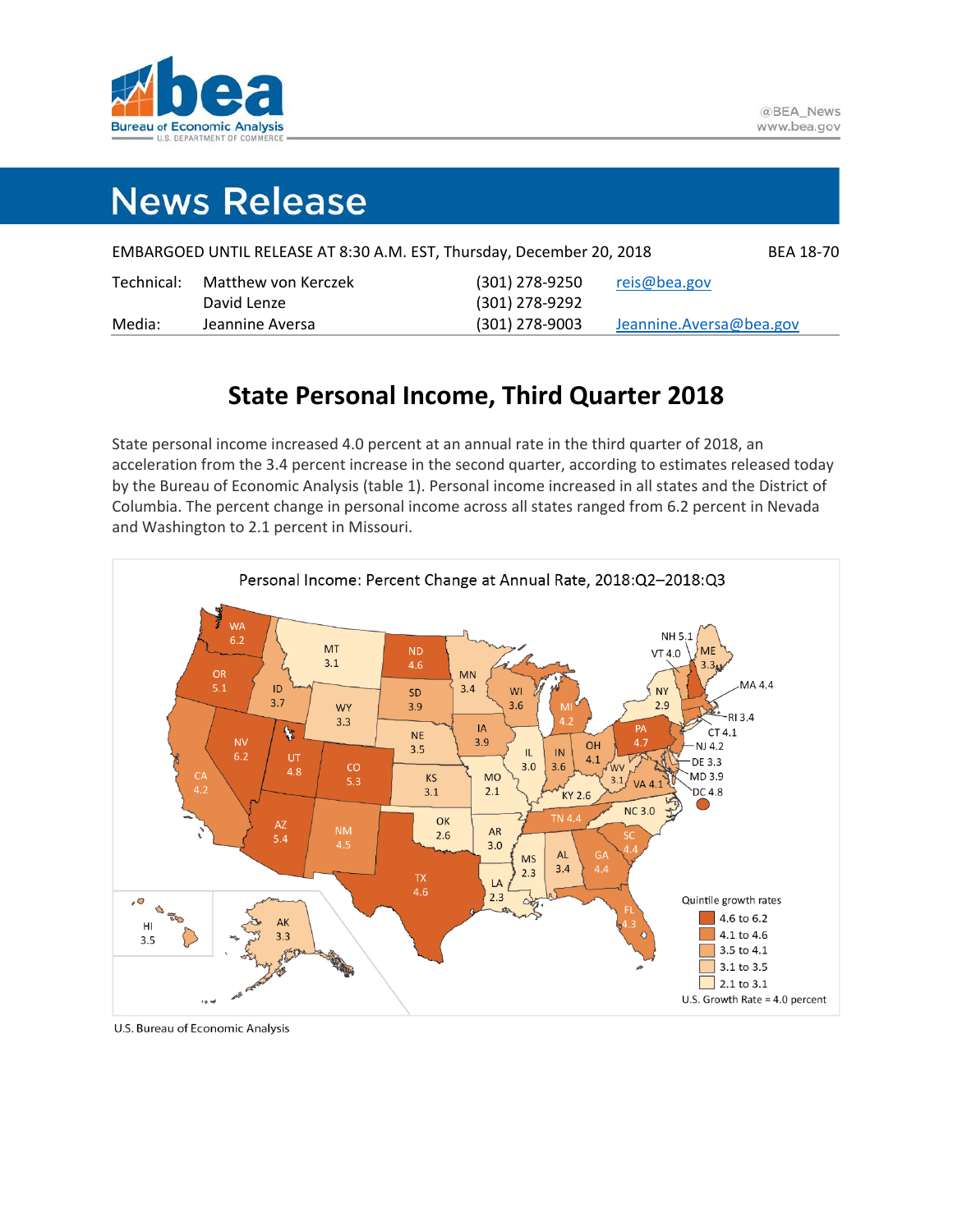Increases in earnings and property income (dividends, interest and rent) contributed to personal income growth in all states, while increases in transfer receipts contributed to personal income growth in all states, but New York (table 2).

**Earnings**. Earnings increased 4.0 percent in the third quarter of 2018, after increasing 3.0 percent in the second quarter and was the leading contributor to personal income growth in most states, including the six fastest growing states —Nevada, Washington, Arizona, Colorado, New Hampshire, and Oregon. Earnings increased in 20 of the 24 industries for which BEA prepares quarterly estimates (table 4).

- Construction was the leading contributor to the earnings increase in Nevada, Arizona, New Hampshire, and Oregon (table 3).
- Information was the leading contributor to the earnings increase in Washington.
- Professional, scientific, and technical services was the leading contributor to the earnings increase in Colorado.

For the nation, professional, scientific, and technical services; state and local government; and healthcare and social assistance were the industries contributing most to overall growth in personal income (chart 1).



**Property Income**. Property Income increased 4.0 percent for the nation in the third quarter of 2018, after increasing 3.9 percent in the second quarter. Growth rates ranged from 5.2 percent in Washington to 2.6 percent in Oklahoma.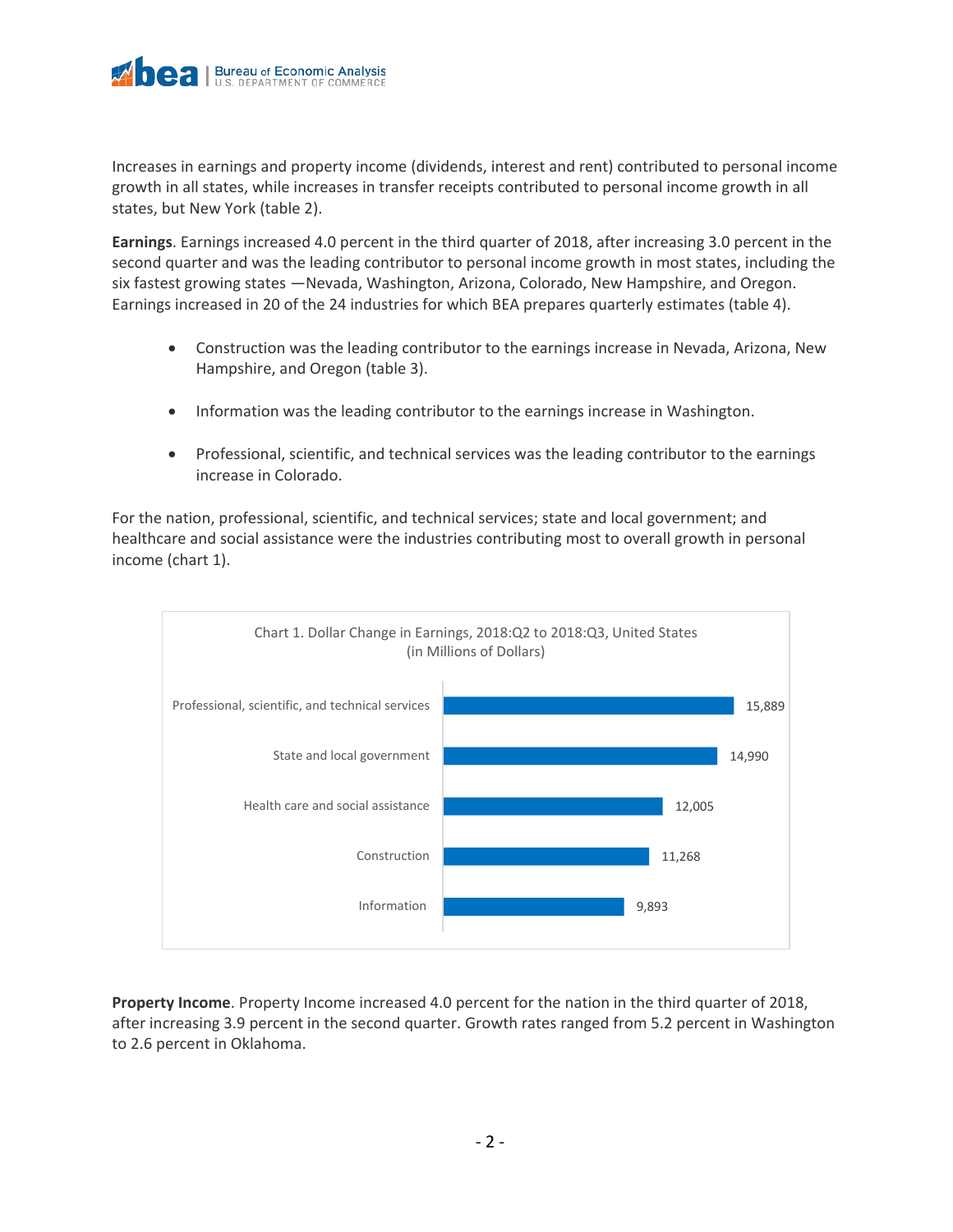

**Transfer Receipts**. Transfer receipts increased 4.0 percent for the nation in the third quarter of 2018, after increasing 4.4 percent in the second quarter. Growth rates ranged from 10.9 percent in Colorado to -1.6 percent in New York.

# **Updates to Personal Income**

Today, BEA also released revised quarterly estimates for 2018:Q1 and 2018:Q2. Updates were made to incorporate source data that are more complete and more detailed than previously available and to align the states with revised national estimates that were released on November 29, 2018.

> Next release: March 26, 2019 at 8:30 A.M. EDT State Personal Income, Fourth Quarter 2018 and Preliminary Annual 2018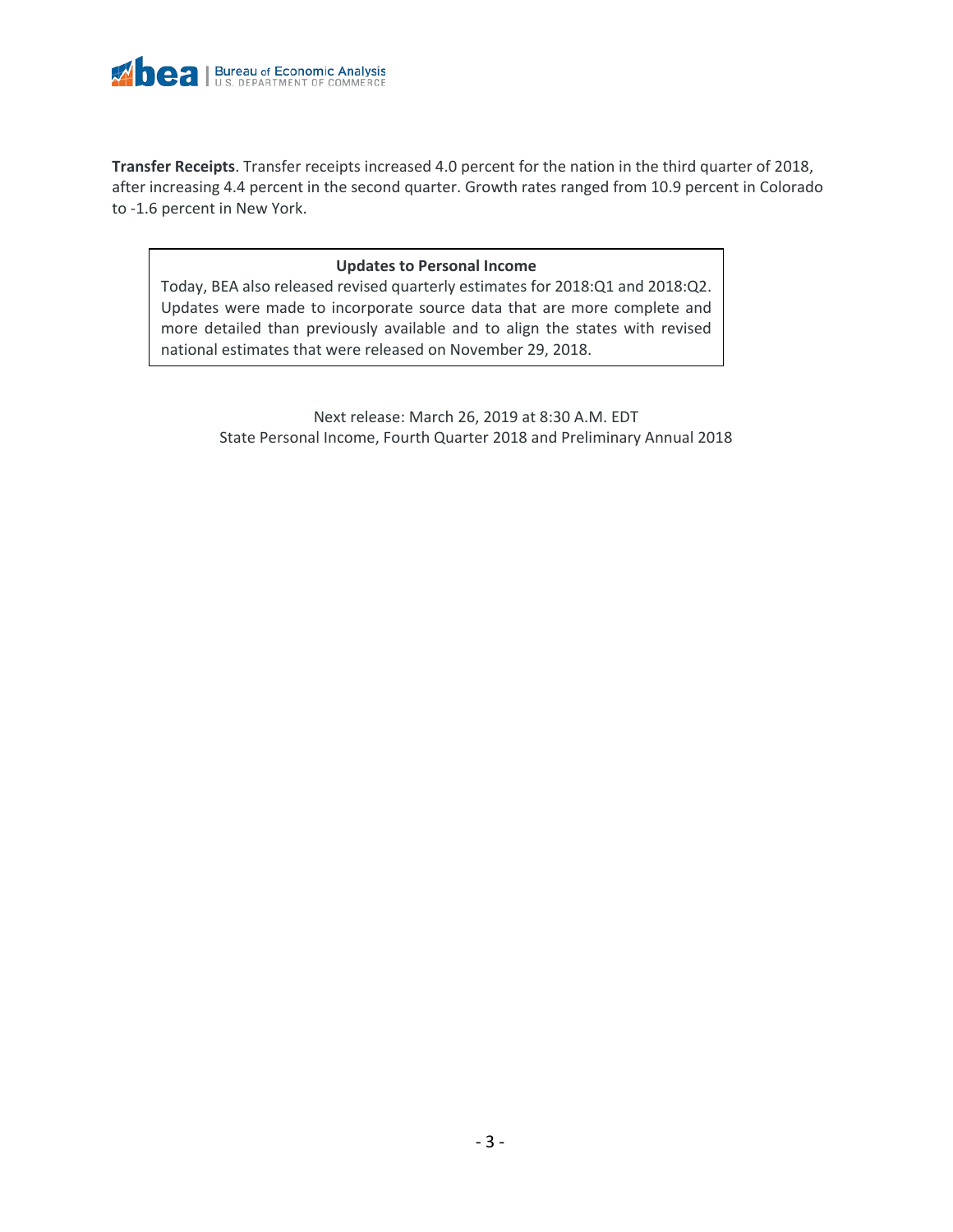# **Additional Information**

### **Resources**

- Stay informed about BEA developments by reading the BE[A blog,](https://www.bea.gov/news/blog) signing up for BEA's email [subscription service,](https://www.bea.gov/_subscribe/) or following BEA on Twitter [@BEA\\_News.](https://twitter.com/bea_news)
- Historical time series for these estimates can be accessed in BEA's [Interactive Data Application.](https://apps.bea.gov/itable/index.cfm)
- Access BEA data by registering for BEA's Data [Application Programming Interface](https://apps.bea.gov/API/signup/index.cfm) (API).
- For more on BEA's statistics, see our monthly online journal, the *[Survey of Current Business](https://apps.bea.gov/scb/)*.
- BEA'[s news release schedule.](https://www.bea.gov/news/schedule)
- BEA Regional Facts [\(BEARFACTS\),](https://apps.bea.gov/regional/bearfacts/) a narrative summary of personal income, per capita personal income, and components of income for each state.
- Complete information on the sources and methods for the estimation of BEA's State [Personal Income and Employment.](https://www.bea.gov/resources/methodologies/spi2017)

# **Definitions**

*Personal income* is the income received by, or on behalf of, all persons from all sources: from participation as laborers in production, from owning a home or business, from the ownership of financial assets, and from government and business in the form of transfers. It includes income from domestic sources as well as the rest of world. It does not include realized or unrealized capital gains or losses.

*Per capita personal income* is calculated as the total personal income of the residents of a state divided by the population of the state. In computing per capita personal income, BEA uses midquarter population estimates based on unpublished Census Bureau data.

#### *Earnings:*

*Earnings by place of work* is the sum of wages and salaries, supplements to wages and salaries, and proprietors' income. BEA's industry estimates are presented on an earnings by place of work basis.

*Net earnings by place of residence* is earnings by place of work less contributions for government social insurance, plus an adjustment to convert earnings by place of work to a place-of-residence basis. BEA presents net earnings on an all industry level.

**Property income** is rental income of persons, personal dividend income, and personal interest income.

*Personal current transfer receipts* are benefits received by persons from federal, state, and local governments and from businesses for which no current services are performed. They include retirement and disability insurance benefits (mainly Social Security), medical benefits (mainly Medicare and Medicaid), income maintenance benefits, unemployment insurance compensation, veterans' benefits, and federal education and training assistance.

Personal income is measured before the deduction of personal income taxes and other personal taxes and is reported in current dollars (no adjustment is made for price changes).

The estimate of personal income for the United States is the sum of the state estimates and the estimate for the District of Columbia; it differs slightly from the estimate of personal income in the national income and product accounts (NIPAs) because of differences in coverage, in the methodologies used to prepare the estimates, and in the timing of the availability of source data.

# **Statistical conventions**

Quarter-to-quarter percent changes are calculated from unrounded data and are annualized. Annualized growth rates show the rate of change that would have occurred had the pattern been repeated over four quarters (one year). Annualized rates of change can be calculated as follows: (((level of later quarter / level of earlier quarter)^4)-1)\*100. Quarterly estimates are expressed at seasonally adjusted annual rates, unless otherwise specified. Quarter-toquarter dollar changes are differences between published estimates.

# **BEA Regions**

BEA groups all 50 states and the District of Columbia into eight distinct regions for purposes of presentation and analysis:

*New England* (Connecticut, Maine, Massachusetts, New Hampshire, Rhode Island, and Vermont)

*Mideast* (Delaware, District of Columbia, Maryland, New Jersey, New York, and Pennsylvania)

*Great Lakes* (Illinois, Indiana, Michigan, Ohio, and Wisconsin)

*Plains*(Iowa, Kansas, Minnesota, Missouri, Nebraska, North Dakota, and South Dakota)